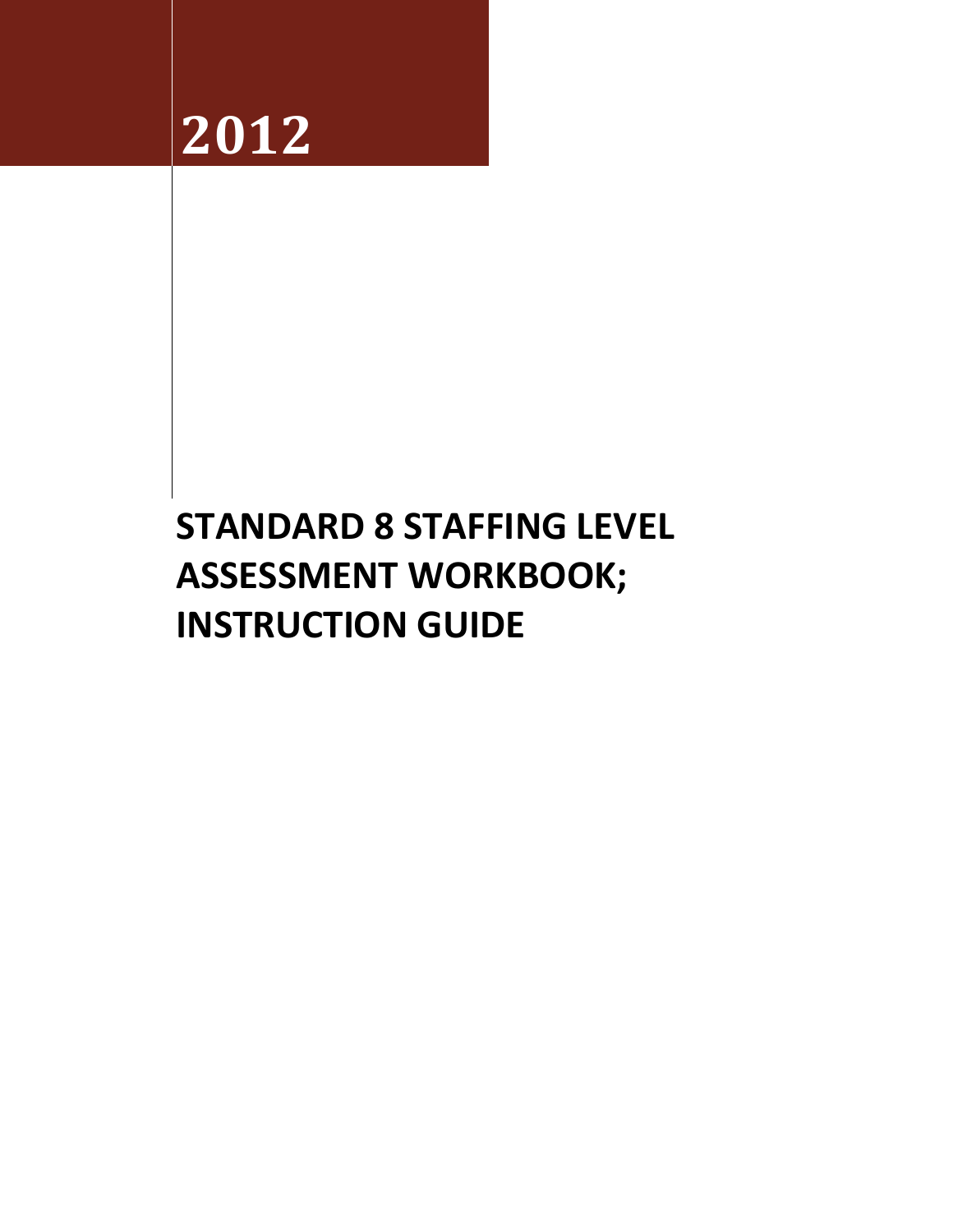# **Table of Contents**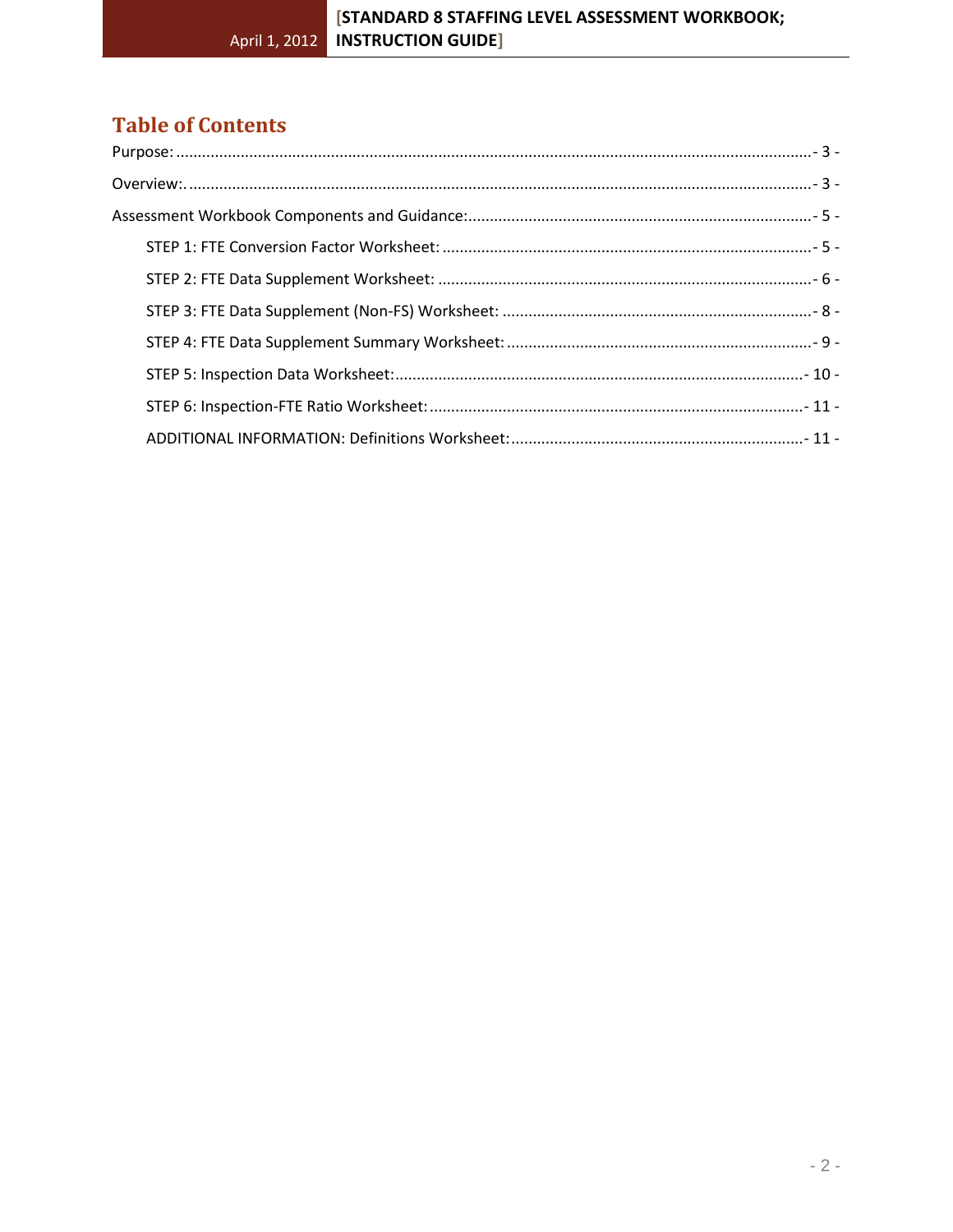<span id="page-2-0"></span>**Purpose:** This information is being provided to assist with the application and use of the Standard 8 Staffing Level Assessment Workbook.

<span id="page-2-1"></span>**Overview:** The *Standard 8 Staffing Level Assessment Workbook* was created with the intent of assisting enrolled jurisdictions in calculating their agency's Inspection to Full Time Equivalent (FTE) ratio. An agency enrolled in the *Voluntary National Retail Food Regulatory Program* Standards, will assess their program's staffing levels as part of *Standard 8, Program Support and Resources*. In addition to the contents of Standard 8, a *Self Assessment and Audit Disk* is provided to jurisdictions which contain a *Guide to Audit, Guide to Self Assess,* and *Self Assess and Audit Form.* While the *Guide to Self Assess* for Standard 8 provides additional direction and examples on assessing staffing levels, the *Standard 8 Staffing Level Assessment Workbook* provides the ability to enter information into an Excel format. The workbook allows a jurisdiction to customize the workbook to their needs while providing a structured framework for assessing staffing levels. Once staffing levels are assessed using the workbook, the data are easily accessible for analysis, maintenance, and revision. Each of these resources for Standard 8 supports each other and should be utilized as a combined resource rather than a stand alone application.

The format of the workbook was designed to maintain the staffing level information in a manner that could be easily edited and printed without inadvertently affecting formulas and calculations. Each worksheet within the workbook has the view set to *Page Layout* to maintain the visual aspect of how the information will print. When viewing a worksheet, the primary print sheet displays while the secondary print sheet is located to the right, the tertiary print sheet is below the primary print sheet, and the final print sheet is below the secondary print sheet. The information provided in the worksheets is limited to the primary and secondary print sheet; however, agencies may utilize the other print sheet areas for customized application information. As for references to the information in a worksheet throughout this instruction guide, the terms primary print sheet and secondary print sheet are used.

Several worksheets have drop selections for several cells on the primary print sheet which are populated from customized lists on the secondary print sheets. To maintain the functionality of this aspect on each worksheet, the location of the customized lists should not be altered. An agency may customize the references in the prepopulated lists by editing the information in each cell of the list directly. To view the drop selections for a particular cell on the primary print sheet simply select that cell by clicking in the cell and a down arrow appears to the right of the cell. Click on the down arrow to view the selections.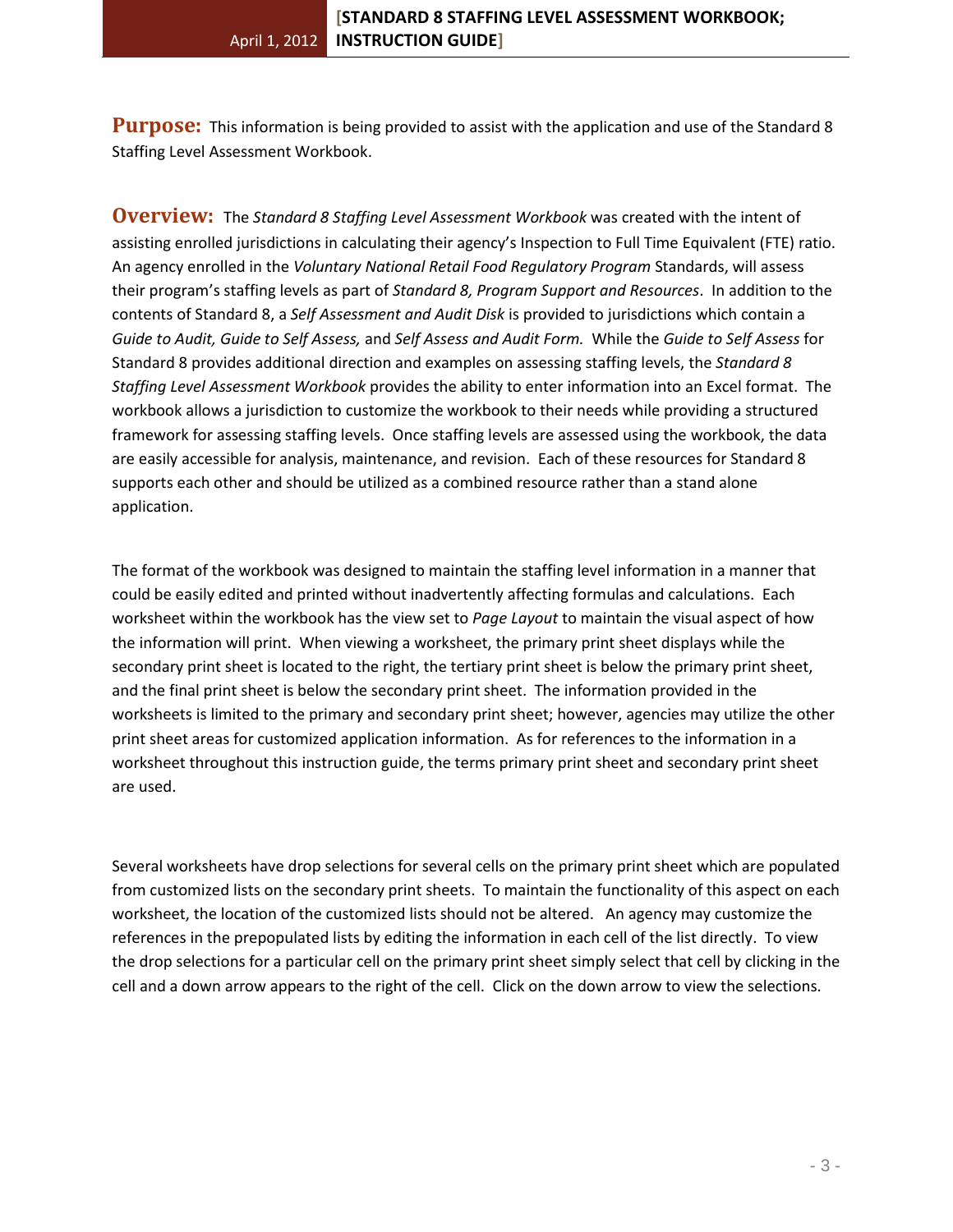Additionally, several worksheets have tables for calculating activity time for Food Safety Inspection Officers (FSIOs). The workbook was designed for an agency to enter the information once for FSIOs versus entering information for each individual. Thus the approach to utilizing these tables is to enter values that are the best estimate or average for all FSIOs. The same would apply for the additional tables for trainers, supervisors, and managers if an agency has multiple positions in these categories. Given the nature of the calculations, utilizing the best estimate or average approach will give agencies a valuable measure. However, if an agency has a large number of staff, staff who is diversified in their program assignments, or other confounding factors, they have the ability to modify the worksheets or tables within the worksheet to fit their needs by copying and utilizing multiple worksheets, tables, or other applications provided. Since each worksheet applies a different logic and compensates for different elements, it is recommended an agency apply information to all of the worksheets before making any modifications to the workbook. It is possible that what is identified as a needed modification in one worksheet may be addressed in an application in another worksheet.

Finally, it is important to note that any modifications to the worksheets should occur on the primary print sheet and not the secondary print sheet to protect populated selections. Also important to note is that any modifications of tables may affect the populated calculations or selections. It is recommended that modifications to the workbook be evaluated and applied by the agency's personnel who are trained and have a high level of expertise in Excel applications. Having a master copy of the workbook to refer back to prior to making modifications is highly recommended. The intent of this workbook was to give a framework for staffing level assessment utilizing an Excel workbook and be able to be customized to fit any agency's needs.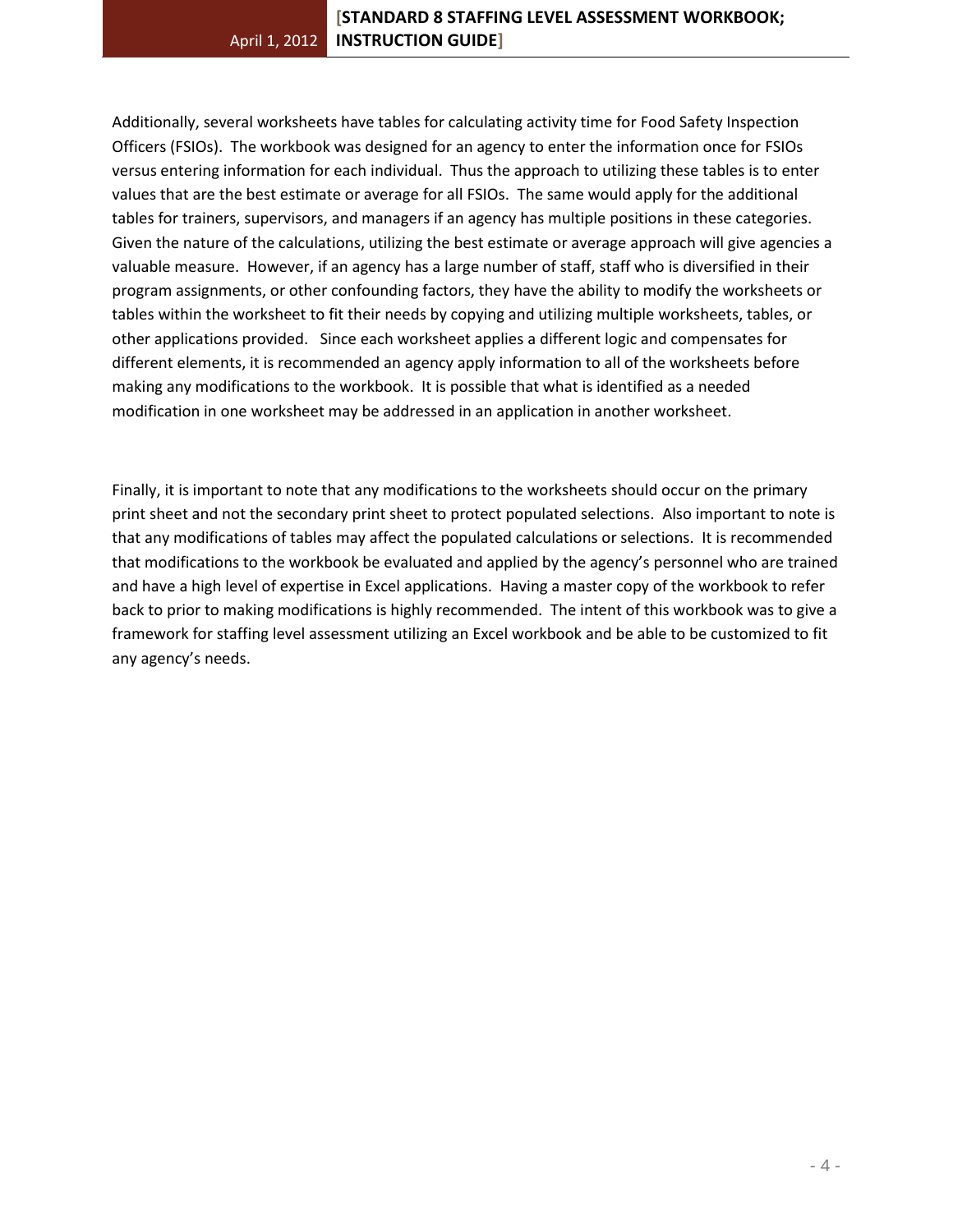# <span id="page-4-0"></span>**Assessment Workbook Components and Guidance:**

# <span id="page-4-1"></span>**STEP 1: FTE Conversion Factor Worksheet:**

**Purpose: Determine Full-Time Equivalents (FTE):** the number of productive hours contributed by one person working full-time for one year.

The *Guide to Self Assess* for Standard 8 gives us the following guidance pertaining to this worksheet:

#### Factors to Consider:

 $\triangleright$  If three people devote 1/3 of their productive time to food inspections for one year, that is one full-time equivalent devoted to food inspections. Organizations use a variety of formulas to arrive at the productive hours of one full-time employee. The number of productive hours that represent an FTE can range from 1100 to 1500 hours depending upon the average number of hours allotted for leave, training, and administrative time. For convenience sake, let us call the number of productive work hours the FTE conversion factor.

*Note: The FTE Conversion Factor is cell E13 on this worksheet. This FTE Conversion Factor is automatically applied on the FTE Data Supplement Sheet (cell C1).*

- $\triangleright$  Let us look at what should and should not be included in the calculation to determine the total productive work hours for one individual or the FTE conversion factor. Assuming a forty-hour work week and fifty-two weeks in a year, there are 2080 total work hours available to a person in a year. However, not all of those hours will be spent in producing a work product. The following activities should not be included as part of the conversion factor:
	- 1. Holiday time,
	- 2. Vacation time,
	- 3. Sick leave time,
	- 4. Travel time to establishments,
	- 5. Training time for the inspector, or
	- 6. Time spent in the office completing paperwork or returning phone calls.

*Data Entry: Examples 1-3 above are represented by cells E6-E9 on this worksheet. If any of these options do not apply then a '0' should be entered into the cell. Cell E11, Productivity Adjustment, may be used to factor in travel time and office time. Additionally cell E12, Personal Development Time, may be used to factor in training time for the FSIO (See definition worksheet for explanations of Productivity Adjustment and Personal Development Time).*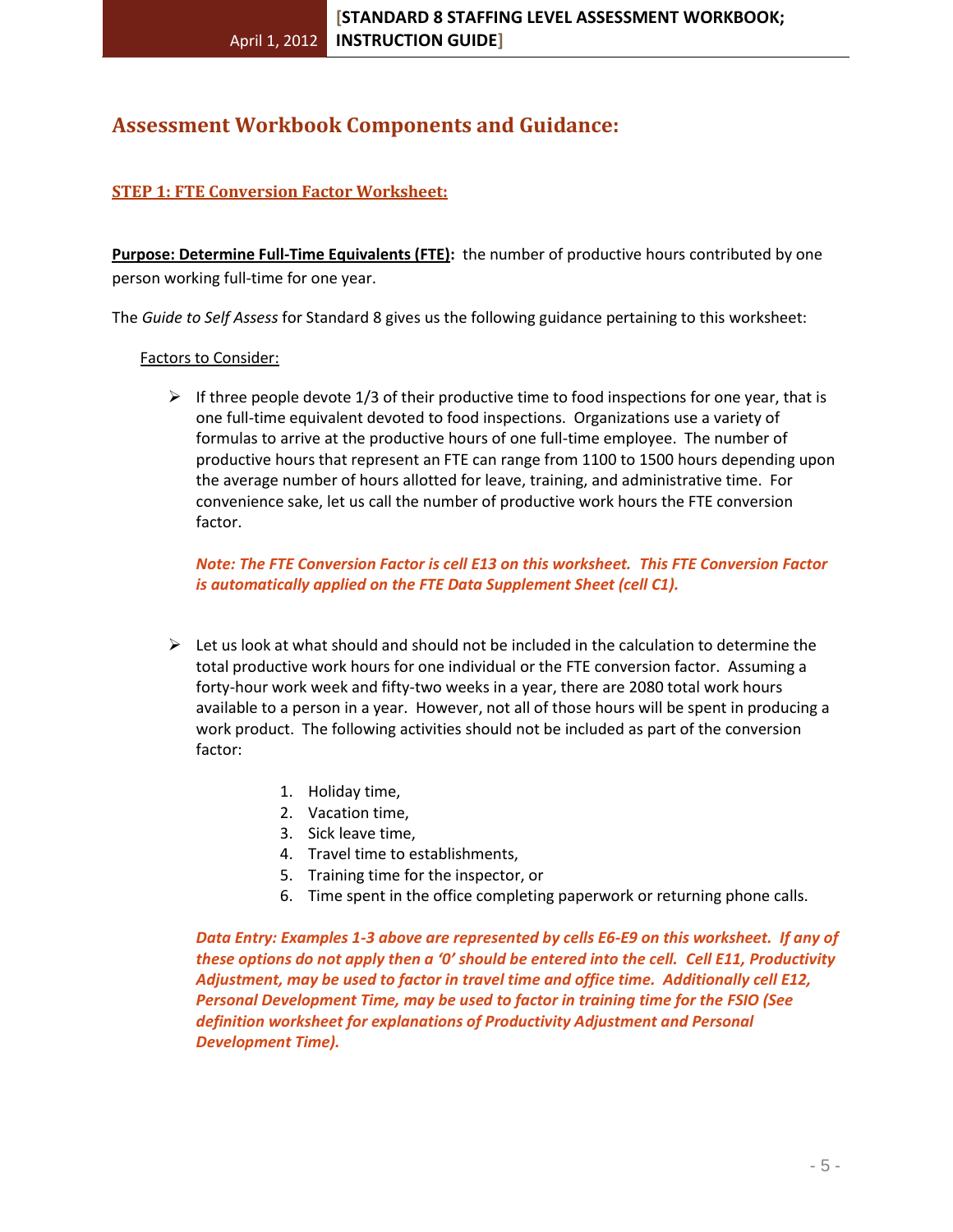$\triangleright$  Some jurisdictions may also exclude the time allotted for lunch and work breaks. Most jurisdictions of moderate size will have a personnel department, a human resource department, or a budgeting department that has calculated the average administrative overhead time for each position category or perhaps has established an FTE conversion factor. This may be some of the documentation that the jurisdiction supplies as source documentation.

*Note: If a jurisdiction wishes to factor in these elements, they may do so as part of the Productivity Adjustment, cell E11.* 

# <span id="page-5-0"></span>**STEP 2: FTE Data Supplement Worksheet:**

**Purpose: Determine Food Safety Inspection Hours for each program position:** the number of annual productive food safety inspection hours contributed by each position category working in the inspection program.

The *Guide to Self Assess* for Standard 8 gives us the following guidance pertaining to this worksheet:

 $\triangleright$  Only the time for personnel conducting inspections should be included in the ratio figure. Time for support and administrative personnel may not be included. Clerical support persons and administrators generally do not perform field work, and it is not appropriate to include portions of their time here. While they contribute to and are very important to the effective functioning of the "program," they do not add to the inspection capacity. As an example, however, if a supervisor functions as a working supervisor, i.e., he/she performs some amount of inspectional work or conducts compliance follow-up inspections, conducts formal or informal hearings, etc., then that portion of time spent on field work should be counted as inspectional personnel time. The portion of their time spent preparing or reviewing reports and performing administrative tasks, however, should not be counted. The Standard requirement is intended to establish a workload ratio for personnel conducting field work directly related to the inspectional tasks.

*Note: The FTE Conversion Factor is automatically populated from the previous sheet and is cell C1 on this worksheet.*

## *Data Entry:*

*1. First an agency defines the various positions that contribute to the activities included in the staffing level assessment. An example of positions is provided on the secondary print sheet in cells I20-23. Each agency may customize these examples to reflect the position terminology within their agency. These cells populate selection items in cells A2, A14, and A22 on the primary print sheet.*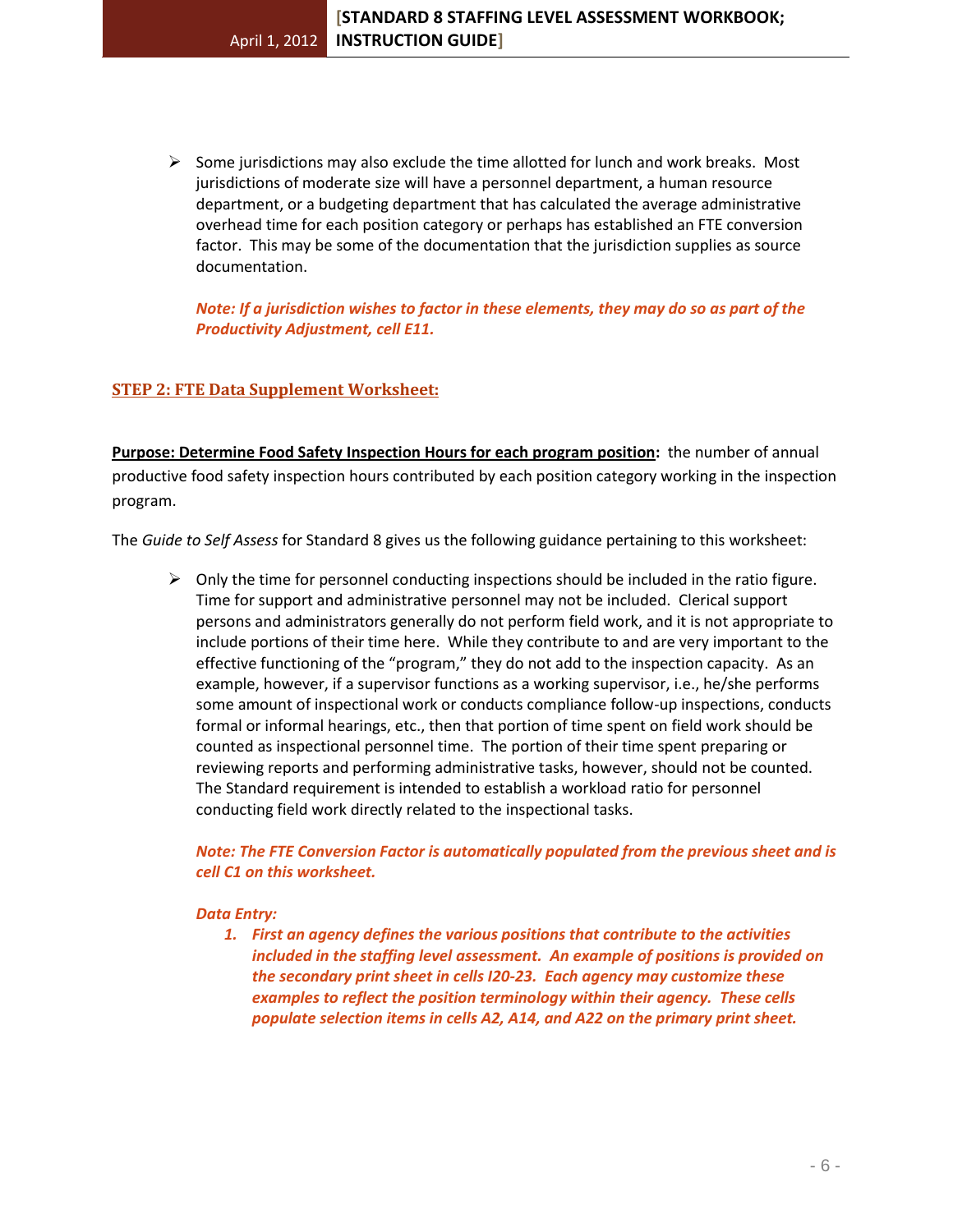- *2. Second an agency defines the various assignments/activities each position executes which would be included in the staffing level assessment. An example of assignments/activities is provided on the secondary print sheet in cells I2-16. These examples mirror those that are provided in the Standard 8 language. Each agency may customize these examples to reflect the position terminology within their agency. These cells populate selection items in cells A4-11, A16-19, and A24- 26 in the primary print sheet.*
- *3. Third the agency would select the positions and assignments utilizing the drop selections for the referenced cells above on the primary print sheet. The worksheet is formatted to select and enter activities for your primary inspection staff in the first table (i.e. inspectors) and various supporting staff in the tables below (i.e. trainers, supervisors, managers).* 
	- *a. Since FSIOs typically execute more activities and productive annual hours contributable to the staffing level assessment than other positions, the first table is reserved for this position category and allows for a variable calculation based on percent of work time contributable to an activity or productive annual hours.*
	- *b. Since other food inspection program staff such as trainers, supervisors, and managers may also perform activities contributable to the staffing level assessment, additional tables are provided to allow for inclusion of productive annual hours for each activity.*
- *4. Fourth the agency would enter the appropriate values for the first table (inspector position) in cells B4-B11 or C4-C11 based on the following:*
	- *a. An agency may have FSIOs contribute a percentage of their time in the various activities in a program. For this application, an agency can enter the percentage contributable for each activity in cells B4-B11 in the primary print sheet. Once information for each cell is entered, the Productive Annual Hours for each activity will automatically be populated in the subsequent cell to the right. This is populated from that cell's established formula using the information from the percentage cell and the FTE Conversion Factor.*
	- *b. An agency may not apply percentages for each activity and apply set hours for each activity. For this application, delete the formulas from cells C4- C11 and enter the total Productive Annual Hours for each activity. Please note that the formula for cell C12, Food Safety Inspection Hour Total, should not be deleted as this cell populates information in cell B3 on the FTE Data Supplement Summary worksheet.*
- *5. Fifth the agency would enter the Productive Annual Hours for each activity in cells B/C16-B/C19 and B/C24-B/C26 in the subsequent tables. Cells B/C20 and B/C27 populate information in cells B4 and B5 on the FTE Data Supplement Summary worksheet.*
- *6. This worksheet also allows for an agency to provide the position description and supporting information to the right of each table. This is useful for explaining agency specific terminology, activity specifics, position specifics, etc.*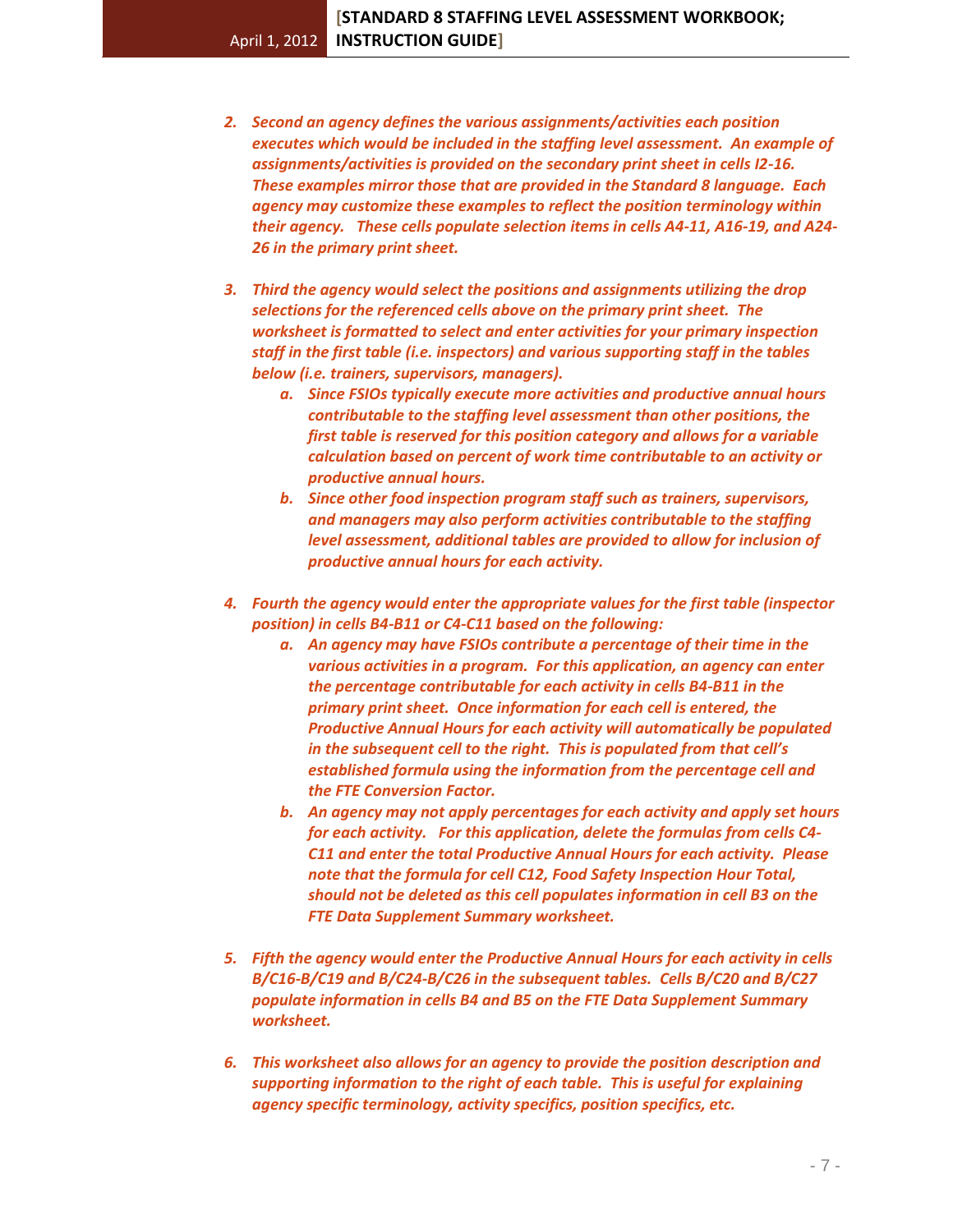#### <span id="page-7-0"></span>**STEP 3: FTE Data Supplement (Non-FS) Worksheet:**

**Purpose: Determine Non-Food Safety Inspection Hours for each program position:** the number of annual non-food safety inspection hours contributed by each position category which should not be included in the staffing level assessment.

> *Note: The previous FTE Data Supplement worksheet utilizes the FTE Conversion Factor in the calculations for productive annual hours in the first table (FSIO category position). Since agencies may not have FSIOs who are 100% dedicated to the food inspection program, the percentage total in cells B4-B11 may not add up to 100% as a percentage of that position's time may apply to other programs. Thus the FTE Data Supplement (Non-FS) worksheet is provided to factor these non-food safety inspection hours out of the food safety inspection hours total, cell C12, calculated on the FTE Data Supplement worksheet.*

> *Note: If FSIOs in a food inspection program have 100% of their FTE dedicated to activities contributable to the staffing level assessment, the FTE Data Supplement (Non-FS) worksheet does not have to be addressed or applied. This is also true for any trainer, supervisor, or manager positions factored in the spreadsheet as their activities were applied as hours not percentages in the FTE Data Supplement worksheet.*

*Note: If an agency finds that the applications in the FTE Data Supplement (Non-FS) worksheet are need for multiple positions, the table can be copied and modified to accommodate needs and multiple positions. The data validation logic which populates the Position Category, cell A/B/C2, and the Non-Food Safety Assignment/Activity, cells A9- A14, should carry through their logic as long as the tables are copied onto the same worksheet. However, the if multiple copies of this worksheet are applied, the calculation reference on the FTE Data Supplement Summary worksheet in cell D7 would have to be modified to include all additional copies of the FTE Data Supplement (Non-FS) worksheet.*

#### *Data Entry:*

- *1. First an agency defines the various positions that contribute to the activities included in the staffing level assessment. An example of positions is provided on the secondary print sheet in cells H24-27. These should match the position descriptions utilized on previous worksheets. These cells populate selection items in cell A/B/C2 on the primary print sheet.*
- *2. Second an agency defines the various assignments/activities each position executes which would be included in the staffing level assessment. An example of assignments/activities is provided on the secondary print sheet in cells H2-19. Each agency may customize these examples to reflect the position terminology within their agency. These cells populate selection items in cells A9-14 in the primary print sheet.*
- *3. Third the agency would select the positions and assignments utilizing the drop selections for the referenced cells above on the primary print sheet.*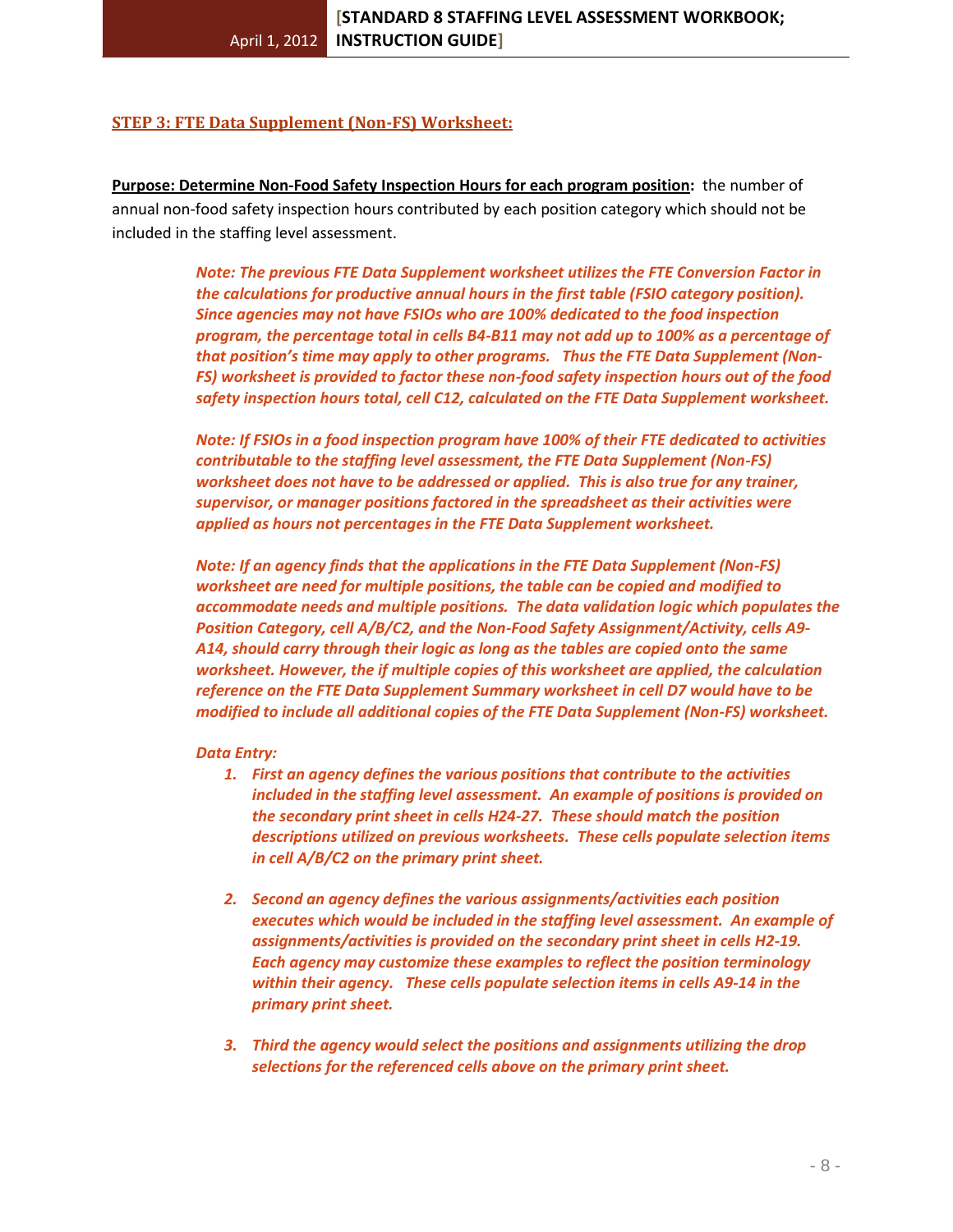- *4. Fourth the agency would enter the appropriate values for Activities Per Year, cells B9-B14, and Hours Per Year, cells C9-C14 for each assignment/activity. An agency may not have the need to enter the activities per year but rather apply a total hours per activity which represents hours spent on that activity over a year. For this application, an agency will enter a "1" for number of Activities Per Year and enter their hours per activity. Once all values are entered, the Total Activity Hours will be populated in cells D9-D14. These Total Activity Hours will populate the Non-Food Safety Assignment/Activity Hour Total in cell D15. Cell D15 populates information in cell D7 of the FTE Data Supplement Summary worksheet.*
- *5. This worksheet also allows for an agency to provide supporting information and explanation in the cell under the position category in the table. This is useful for explaining agency specific terminology, activity specifics, position specifics, etc.*

## <span id="page-8-0"></span>**STEP 4: FTE Data Supplement Summary Worksheet:**

**Purpose: Determine Food Safety Inspection Hours for all program positions:** the number of annual food safety inspection hours contributed by all position categories which should not be included in the staffing level assessment.

> *Note: The previous FTE Data Supplement and FTE Data Supplement (Non-FS) worksheets populate cells B3-B5 and D7 in the FTE Data Supplement worksheet.*

#### *Data Entry:*

- *1. First an agency defines the various positions that contribute to the activities included in the staffing level assessment. An example of positions is provided on the secondary print sheet in cells H2-H5. These should match the position descriptions utilized on previous worksheets. These cells populate selection items in cell A3-A5 on the primary print sheet.*
- *2. Second an agency enters the number of staff for each position category in cells C3- C5. Once all values are entered, the Position Category Food Safety Inspection Hour Total will populate in cells D3-D5. These will populate the Food Safety Inspection Hour Total in cell D6. Cell D8, Annual Food Safety Inspection Hour Total, populates utilizing the information from cells D6 and D7. Cell D9, Total FTE Provided populates utilizing the information from cell D8 and the FTE Conversion Factor, cell E13, of the FTE Conversion Factor worksheet. Cell D9, Total FTE Provided populates information in cell B4 of the Inspection to FTE Ratio worksheet.*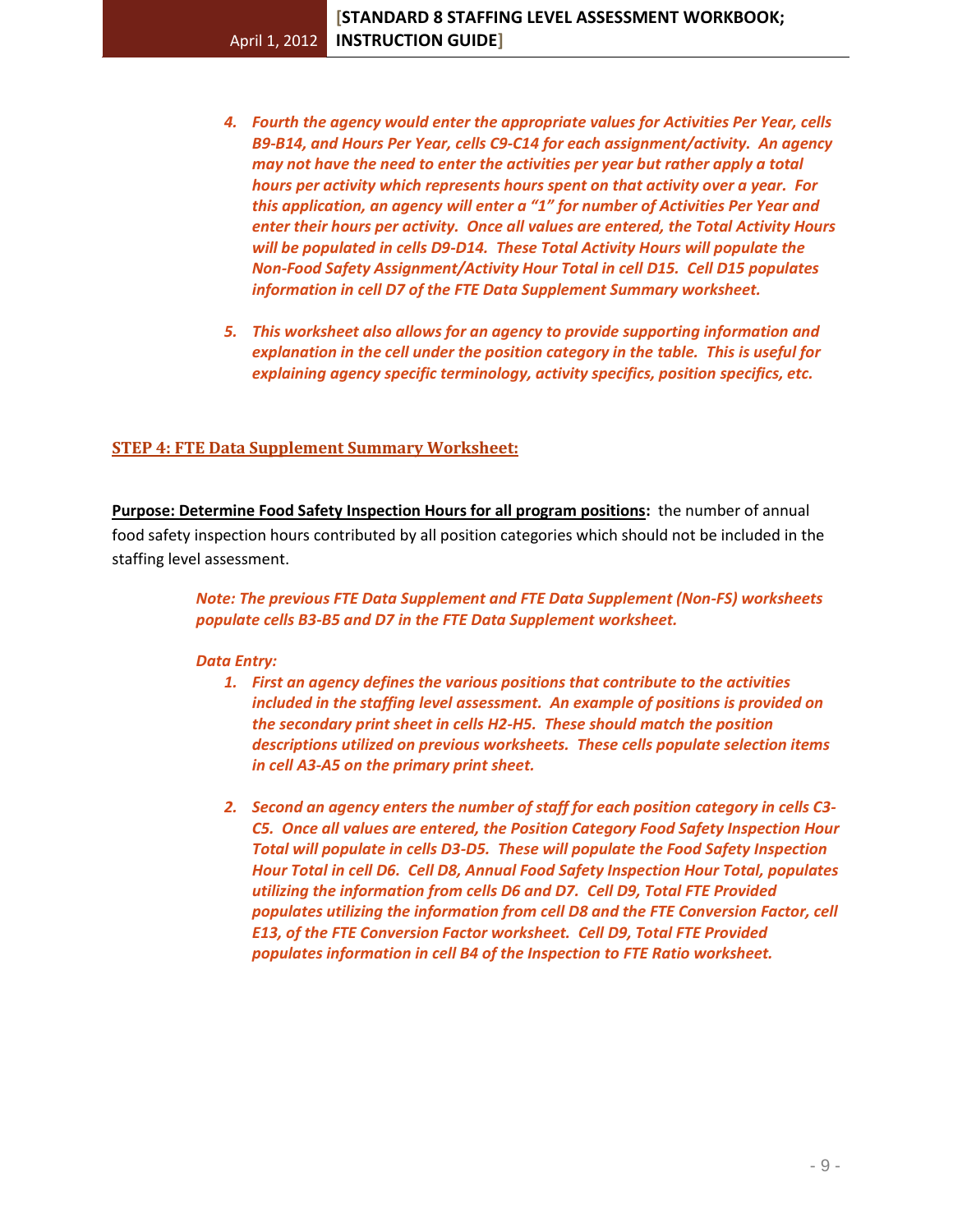# <span id="page-9-0"></span>**STEP 5: Inspection Data Worksheet:**

**Purpose: Determine the type and number of food safety inspection activities for the program:** the type and number of annual food safety inspection activities contributing to the staffing level assessment as defined in Standard 8.

The *Guide to Self Assess* for Standard 8 gives us the following guidance pertaining to this worksheet:

#### Determine Number of Inspections:

- $\triangleright$  For the purposes of this standard, "inspections" are defined as routine inspections, reinspections, complaint investigations, outbreak investigations, compliance follow-up inspections, risk assessment reviews, process reviews, variance process reviews, foodborne illness complaint response, final construction inspections and other direct establishment contact time such as on-site training that is performed by the field inspection staff. If the same personnel who conduct inspections of the fixed-site establishments also conduct the inspections of temporary events and mobile units, then these inspection events should also be counted as "inspections" for purposes of calculating the workload ratio.
- $\triangleright$  Any calculation that uses only routine inspection counts would be suspect unless unusual circumstances exist or unusual justifications that can be provided. Special justifications or unusual circumstances must be evaluated on a case-by-case basis.
- $\triangleright$  Jurisdictions may have an automated or manual tracking system for counting the number of inspections/contacts or the number of hours spent on inspectional activities. If the system measures total hours only, then there would need to be estimates or formulas for the average inspection time in order to arrive at a number of inspections. A jurisdiction might also arrive at the number of inspections by calculating the number of permits in various categories and multiplying the number of permits by the number of required or average visits to each of those facilities categories.
- $\triangleright$  Whatever the form or format of the data collected, the jurisdiction must eventually arrive at an estimate of the number of on-site contacts made in a year.

*Note: This worksheet is listed here in the steps of the process to keep with the flow of the worksheets and information which feeds into each other, however, this worksheet could be completed at any point in the process. An agency may find that completing this worksheet first helps to understand the data that should be included in previous worksheets.*